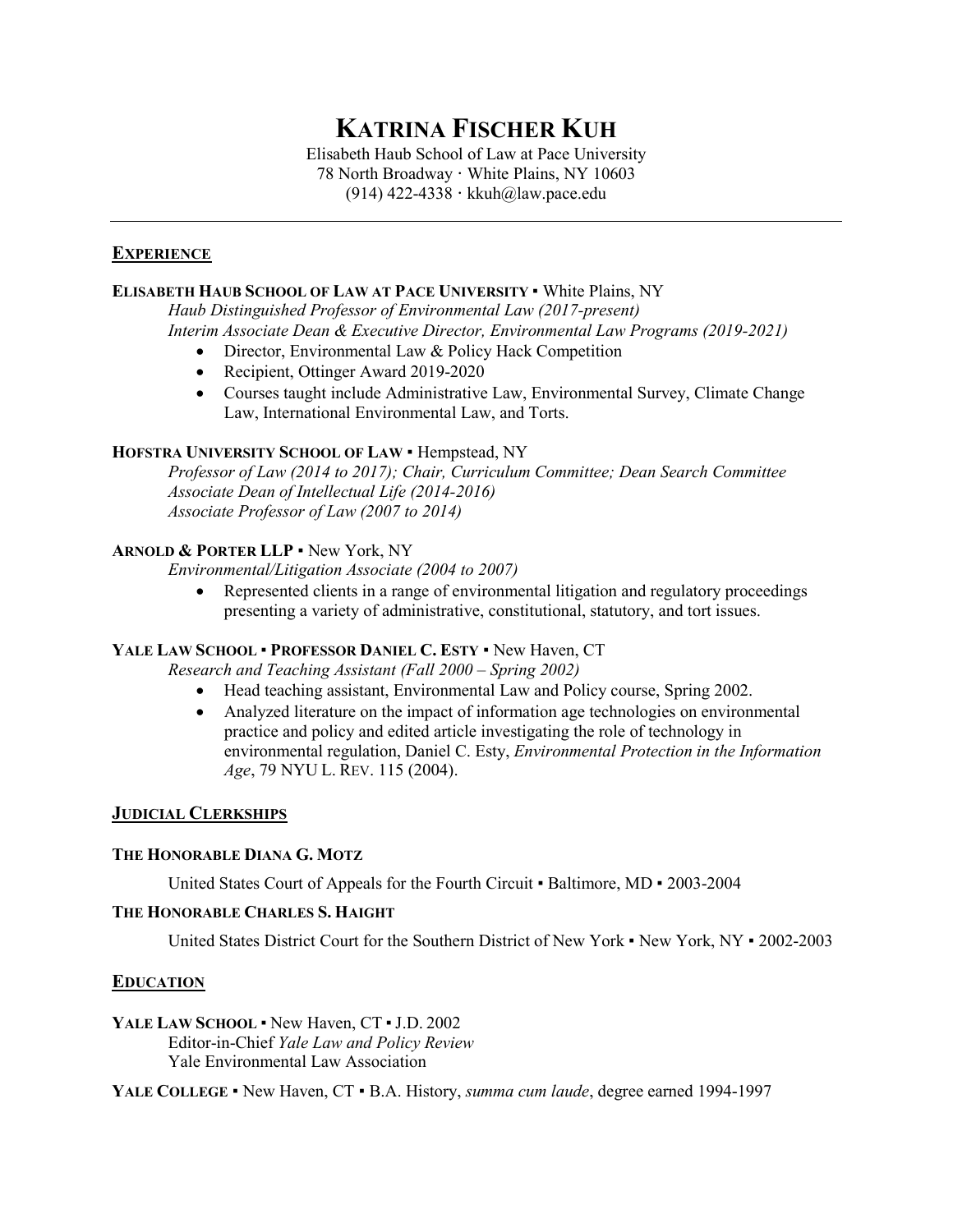Phi Beta Kappa, Distinction in the Major Charles Garside Award, Howard Roberts Lamar Prize

# **BOOKS AND BOOK CHAPTERS**

*The International Climate Change Treaty Regime, Litigating Government (In)Action on Climate Change;* and *Legal and Policy Levers to Prompt Action by Private Climate Change Actors in*  INTRODUCTION TO CLIMATE CHANGE LAW (forthcoming 2021).

*Canada and the United States* (with M.C. Leach) *in* RESEARCH HANDBOOK ON CLIMATE CHANGE MITIGATION LAW (L.S. Reins & J.M. Verschuuren, eds.) (forthcoming 2021).

*Professional Responsibility and the Corporate Hoodwink: Using the Climate Disinformation Campaign to Examine the Ethical Responsibilities of Attorneys When Corporate Clients Mislead the Public to Avoid Government Regulation* (with L. Griffin)*, in* ENVIRONMENTAL LAW DISRUPTED (K. Hirokawa & J. Owley, eds.) (forthcoming 2021).

*The Law of Climate Change Mitigation: An Overview, in* REFERENCE MODULE IN EARTH SYSTEMS AND ENVIRONMENTAL SCIENCES (Elsevier 2017).

*Agnostic Adaptation, in A Response to the IPCC Fifth Assessment,* 45 ELR 10027 (2015) & CONTEMPORARY ISSUES IN CLIMATE CHANGE LAW & POLICY: ESSAYS INSPIRED BY THE IPCC (Robin Kundis Craig & Stephen R. Miller, eds. 2016).

*An Unnatural Divide: How Law Obscures Individual Environmental Harms*, *in* ENVIRONMENTAL LAW AND CONTRASTING IDEAS OF NATURE: A CONSTRUCTIVIST APPROACH (Keith Hirokawa ed.) (2014).

*Impact Review, Disclosure & Planning*, *in* THE LAW OF ADAPTATION TO CLIMATE CHANGE: U.S. AND INTERNATIONAL ASPECTS (Michael B. Gerrard & Katrina Fischer Kuh, eds. 2012).

# **LAW REVIEW ARTICLES**

*Environmental Law, Disrupted by COVID-19*, 51 ENVTL. L. REP. NEWS & ANALYSIS 10509 (June 2021) (with Rebecca Bratspies, Vanessa Casado Perez, Robin Kundis Craig, Lissa Griffin, Keith Hirokawa, Sarah Krakoff, Jessica Owley, Melissa Powers, Shannon Roesler, Jonathan Rosenbloom, J.B. Ruhl, Erin Ryan, David Takacs).

*Scientific Gerrymandering & Bifurcation,* 29 N.Y.U. ENVTL. L.J. 171 (2021) (with Megan Edwards & Frederick A. McDonald).

*The Legitimacy of Judicial Climate Engagement,* 46 ECOLOGY L.Q. 731 (2020).

*Crafting Next Generation Eco-Label Policy*, 48 ENVTL L 409 (2018) (with Jason J. Czarnezki & K. Ingemar Jonsson).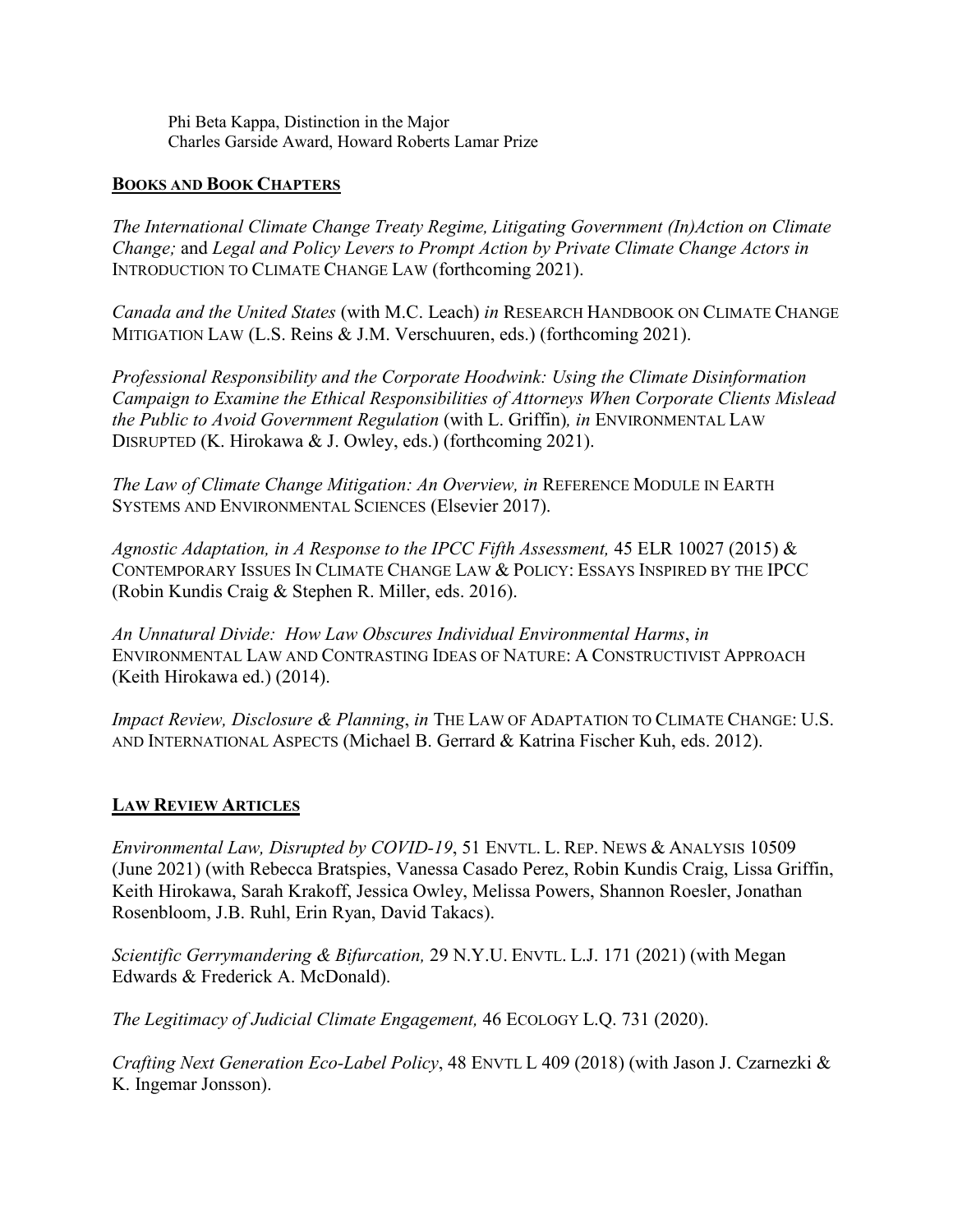*Environmental Privacy*, 2015 UTAH L. REV. 1 (2015).

*Accessing Law: An Empirical Study Exploring the Influence of Legal Research Medium, 16* VAND. J. ENT. & TECH. L. 757 (2014) (with Stefan H. Krieger).

*Transparency in Support of Sustainability*, *in Rethinking Sustainability to Meet the Climate Change Challenge*, 43 ENVTL. L. REP. NEWS & ANALYSIS 10342 (2013).

*Personal Environmental Information: The Promise and Perils of the Emerging Capacity to Identify Individual Environmental Harms*, 65 VAND. L. REV. 1565 (2012).

*When Government Intrudes: Regulating Individual Behaviors that Harm the Environment*, 61 DUKE L.J. 1111 (2012).

*Climate Change and CERCLA Remedies*, 2 SEATTLE J. ENVTL. L. 61 (2012).

*Capturing Individual Harms*, 35 HARV. ENVTL. L. REV. 155 (2011).

*Foreword: Energy and the Environment: Empowering Consumers,* 37 HOFSTRA L. REV. 911 (2009).

*Using Local Knowledge to Shrink the Individual Carbon Footprint*, 37 HOFSTRA L. REV. 923 (2009) (invited Idea submission), *reprinted in* LOCAL CLIMATE CHANGE & SOCIETY (Mohamed Salih, ed. 2012).

*Electronically Manufactured Law*, 22 HARV. J.L. & TECH. 223 (2008).

*Harnessing the Treaty Power in Support of Environmental Regulation of Activities That Don't "Substantially Affect Interstate Commerce": Recognizing the Realities of the New Federalism*, 22 VA. ENVTL. L. J. 167 (2004).

# **WORKS IN PROGRESS**

*IBA, Report of the Working Group on the Legal Aspects of Climate Change Adaptation* (evaluating legal and policy responses in the context of technology transfer, climate migration, and food security) (Co-chair)

# **OTHER WRITING**

Commentary, *For Businesses, Green Amendment is Double Green*, WESTCHESTER & FAIRFIELD COUNTY BUSINESS JOURNALS (April 19, 2021) (with Maya K. van Rossum), https://westfaironline.com/135277/for-businesses-green-amendment-is-double-green/.

Commentary, *Why Do We Need the Green Amendment*, NEW YORK LAW JOURNAL (March 15, 2021), https://www.law.com/newyo[rklawjournal/2021/03/15/why](https://www.law.com/newyorklawjournal/2021/03/15/why-do-we-need-the-green-amendment/)-do-we-need-the-green[amendment/.](https://www.law.com/newyorklawjournal/2021/03/15/why-do-we-need-the-green-amendment/)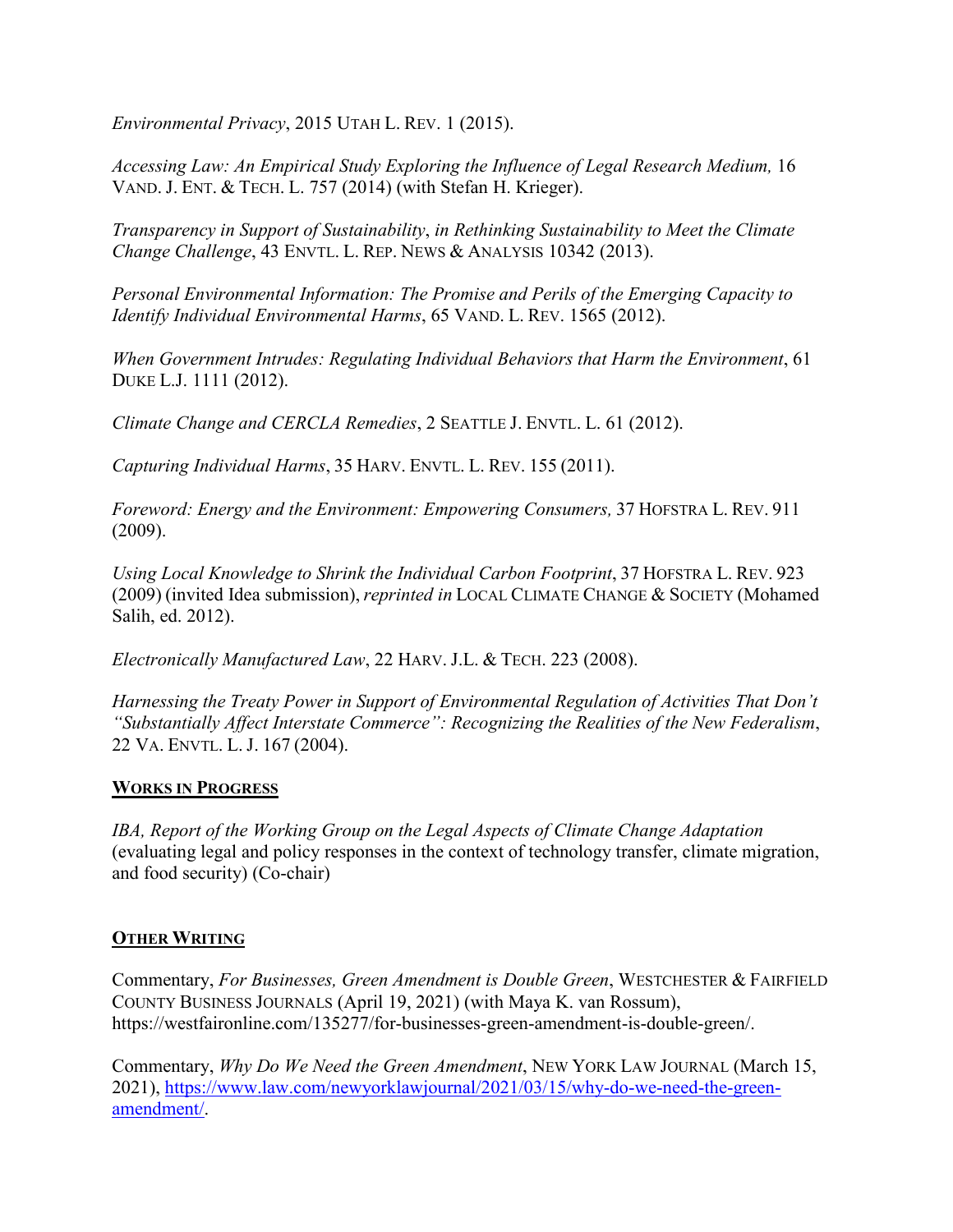*Ethics & the Profession 2020 Annual Report*, American Bar Association Section on Environment, Energy, and Resources Year in Review 2020 (with James May).

Richard Webster & Katrina Kuh, *Energy, Climate and Hazardous Site Remediation*, ABA ENERGY COMMITTEES NEWSLETTER, Dec. 2010, at 5.

# **CONFERENCES & SPEAKING ENGAGEMENTS**

Environmental Law Collaborative, Facing the Worst Climate Case: The Role of Law, Colorado Springs (upcoming July 2021) Planning Committee and Discussant

American Bar Association, Section on Environment, Energy, and Resources, Virtual Conference, Climate Change in the West: Land, People, Markets, and Law (June 2021) Conference Planning Committee

New York Environmental Rights Panel (June 2021) Presenter: Green Amendment

New York City Bar Environmental Law Committee (May 2021) Presenter: Green Amendment

Webinar, Environmental Rights Constitutional Amendment, New York Water Environment Association (April 2021) Presenter: Green Amendment

Elisabeth Haub School of Law Environmental Law and Policy Hack Competition (November 2020)

**Director** 

- Elisabeth Haub School of Law Faculty Workshop (June 2020) Presenter: Scientific Gerrymandering & Bifurcation
- Il Congreso Internacional De Derecho, Universidad Cientifica (June 2020) Presenter: Climate Change Litigation
- New York City Bar Association, International Environmental Law Year in Review (June 2020) Presenter: Climate Change Litigation and Other Key Developments
- Workshop for Environmental Scholarship, James E. Rogers College of Law (February 2020) Presenter: Scientific Gerrymandering and Bifurcation
- American Bar Association, Climate Disruption and Decarbonization Conference (February 2020) Conference Co-Chair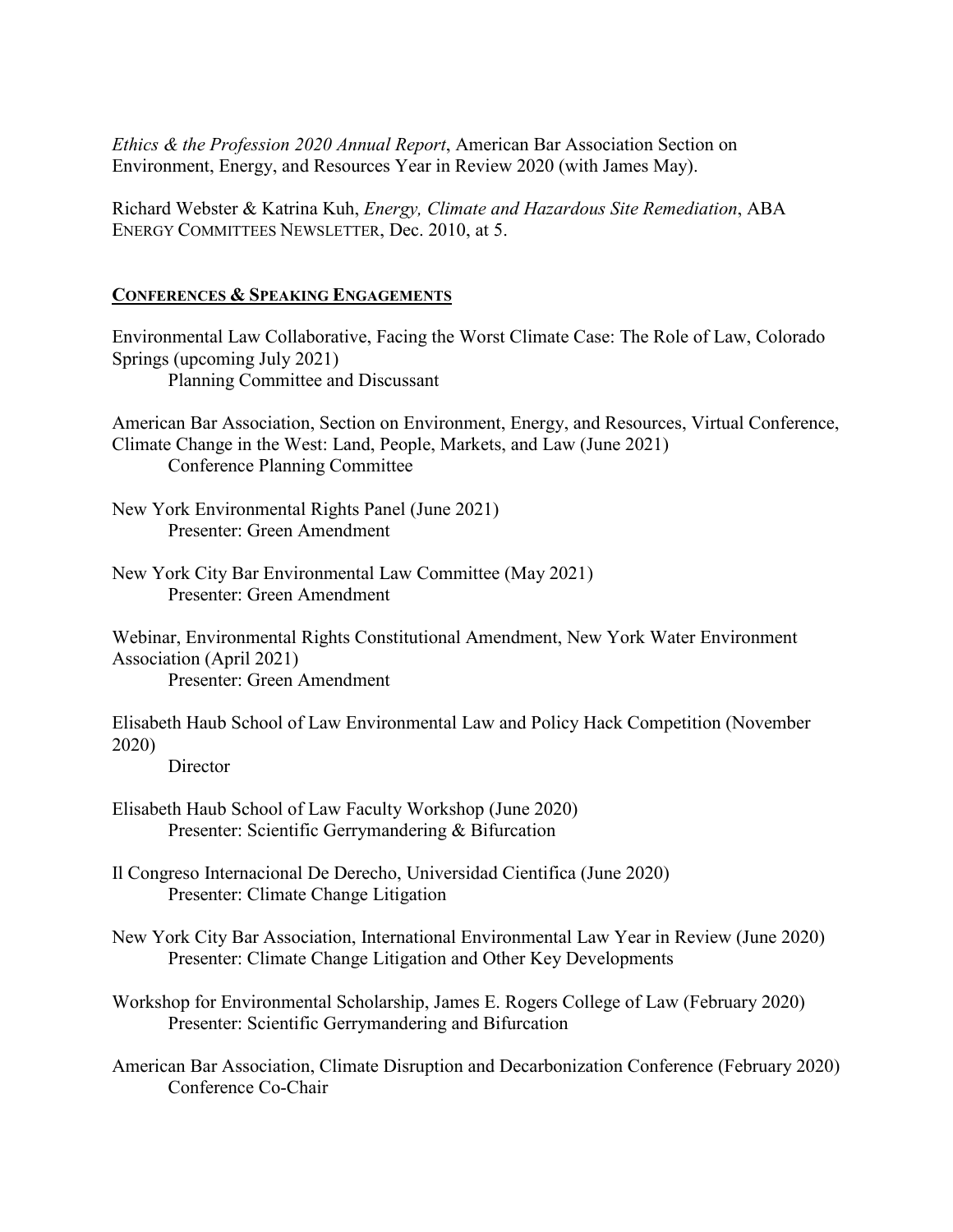Agriculture and Food, Environmental, and Natural Resources and Energy Works in Progress, AALS (January 2020)

- Presenter: Scientific Gerrymandering and Bifurcation
- Virtual Environmental Law Professors Workshop (November 2019) Presenter: Scientific Gerrymandering and Bifurcation
- Scientific Controversies Colloquium, Brooklyn Law School (November 2019) Presenter: Scientific Gerrymandering and Bifurcation and Professional Responsibility and the Corporate Hoodwink
- The Problem of Peace Seminar, Columbia University (November 2019) Presenter: Protection of the Rights of Future Generations and Presentation of the Normandy for Peace Chair of Excellence
- New York Law School Faculty Workshop (October 2019) Presenter: Professional Responsibility and the Corporate Hoodwink

Climate Change Works-in-Progress Symposium, Bren School of Environment, Berkeley (August 2018)

Presenter: Judicial Climate Engagement

Environmental Law Collaborative, Essex, MA (July 2018) Presenter: Malignant Normality

Rocky Mountain Mineral Law Foundation, Natural Resources Law Teachers Workshop, Victoria, B.C. (July 2018) Presenter: Judicial Climate Engagement

Sabin Colloquium on Innovative Environmental Law Scholarship, Columbia University (June 2018)

Invited Discussant

Tony Oposa Intergenerational Moot Court, Caen, FR (June 2018) Judge

Elisabeth Haub School of Law at Pace University, Gilbert and Sarah Kerlin Lecture on Environmental Law (November 2017)

Presenter: Against the Will of the People for the Good of Humankind: The Counter-Majoritarian Difficulty and the Role of Courts in an Environmental Democracy

Georgetown Law School, Environmental Research Workshop (March 2017) Presenter: Eco-Labeling Policy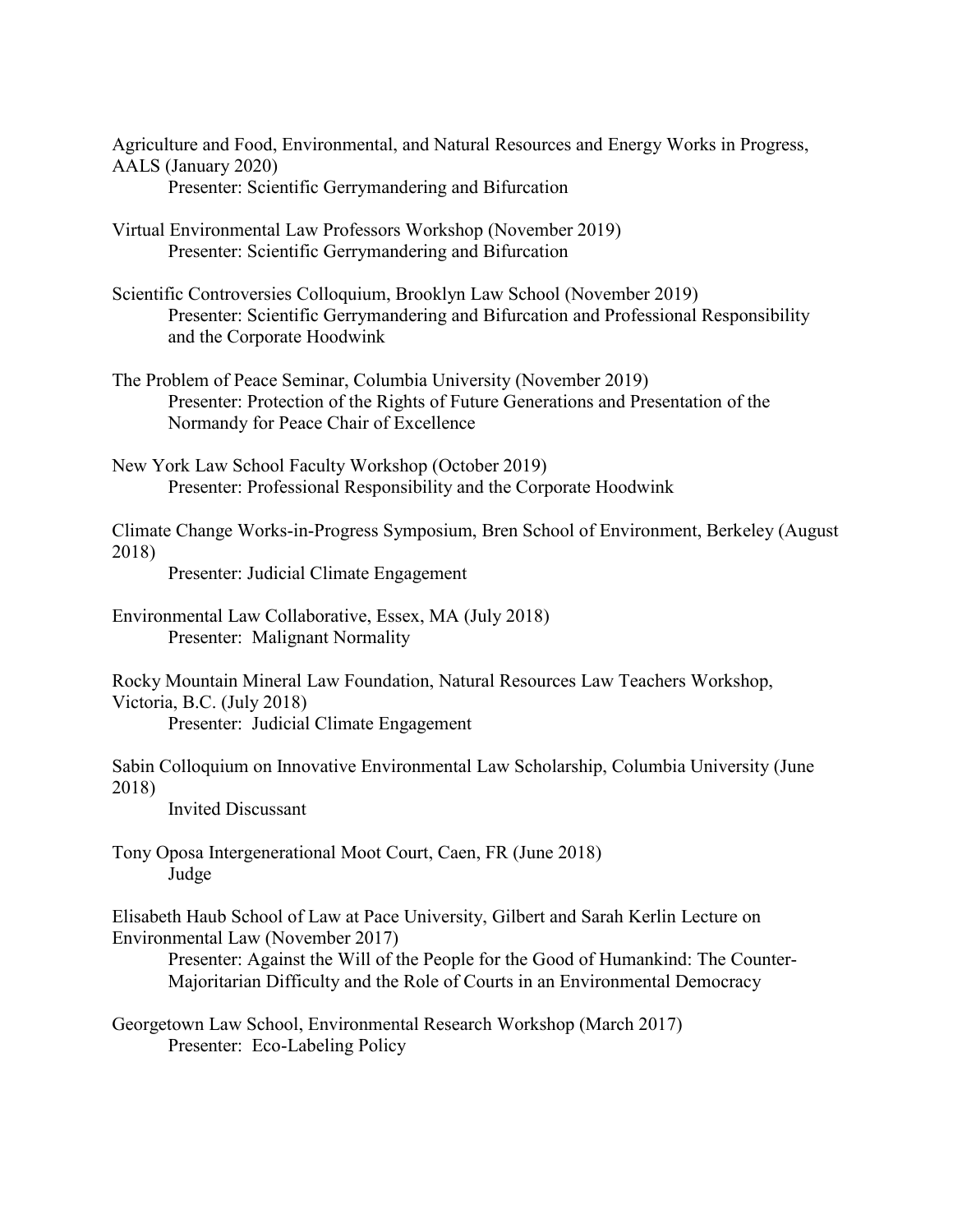- 27th Meeting of the Legal Advisers, United Nations International Law Week (October 2016) Presenter: Legal Dimensions of the Concept of Climate Justice, Technology Transfer
- International Bar Association Annual Conference, Washington, D.C. (September 2016) Presenter: Technology transfer, Working Group on the Legal Aspects of Climate Change
- Columbia Journal of Environmental Law, Climate Change Symposium (April 2016) Discussant: Fossil Fuel Abolition Legal and Social Issues, Karl S. Coplan
- New Directions in Environmental Law, Yale Law School (February 2016) Presenter: Limits to Regulating Individual Behavior
- Smartphone Apps for Citizen Scientists Workshop Series, Columbia University (February 2016) Presenter: Legal Challenges to Data Trespass Laws
- Sustainability Conference of American Legal Educators, Tempe (May 2015) Presenter: Agnostic Adaptation
- Pace Law School, Faculty Colloquium (April 2015) Presenter: Informational Regulation, the Environment, and the Public
- Florida State University College of Law, Faculty Colloquium (April 2015) Presenter: Informational Regulation, the Environment, and the Public
- Berkeley Environmental Law Colloquium, Berkeley (February 2015) Presenter: Informational Regulation, the Environment, and the Public
- Environmental Law Collaborative, Jackson Hole (July 2014) Participant: IPCC Fifth Assessment
- Recovery and Rebuilding After Superstorm Sandy, Hempstead (April 2013) Presenter: Science and Adaptation
- Indiana University Robert H. McKinney School of Law, Faculty Colloquium (September 2013) Presenter: Personal Environmental Information
- Hofstra University School of Law, Faculty Workshop (June 2012) Presenter: Personal Environmental Information
- Vanderbilt Law School, Supply & Demand: Barriers to a New Energy Future (February 2012) Presenter: Personal Environmental Information
- Hofstra University School of Law, Junior Faculty Forum (February 2012) Presenter: Personal Environmental Information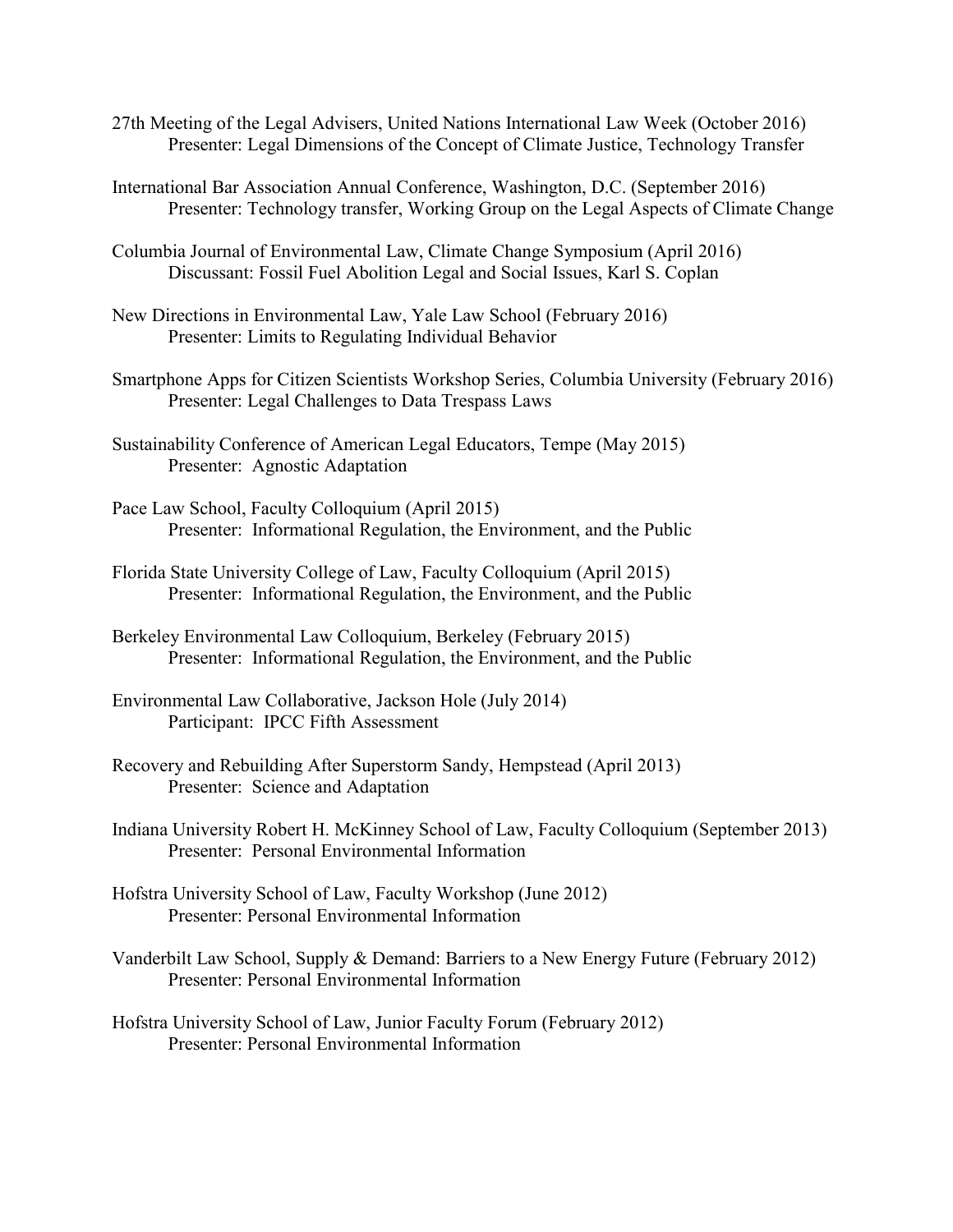- Hofstra University School of Law, Faculty Workshop (June 2011) Presenter: When Government Intrudes
- Pace Law School, Faculty Colloquium (March 2011) Presenter: When Government Intrudes
- Northeast Regional Scholarship and Teaching Development Workshop, Albany (January 2011) Presenter: When Government Intrudes
- Hofstra University School of Law, Junior Faculty Forum (November 2010) Presenter: When Government Intrudes
- "Prawfsfest" Conference, Brooklyn (July 2010) Presenter: When Government Intrudes
- Energy & the Environment: Empowering Consumers, Hempstead (March 2009) Conference Director
- Hofstra University School of Law, Junior Faculty Forum (October 2008) Presenter: Capturing Individual Harms
- Southeastern Association of Law Schools Annual Meeting, Palm Beach (July 2008) Presenter: Electronically Manufactured Law
- "Prawfsfest" Conference, Hempstead (July 2008) Presenter: Electronically Manufactured Law
- Hofstra University School of Law, Faculty Workshop (June 2008) Presenter: Electronically Manufactured Law
- Brandenburgische Technische Universitat Cottbus, Marienthal (November 2007) Presenter: The United States and Kyoto Post-2012: Reflections Based on Domestic Developments

## **PROFESSIONAL AFFILIATIONS/BAR ADMISSIONS**

- International Bar Association -Co-chair, Working Group on the Legal Aspects of Climate Change Adaptation
- American Bar Association -Section on Environment & Energy Resources, Ethics & Profession Advisor
- New York State Bar Association
	- -Executive Committee Member, Environmental and Energy Law Section -Chair, Task Force on Environmental Aspects of the New York State Constitution, New York State Bar Association Environmental and Energy Law Section, *Report and*